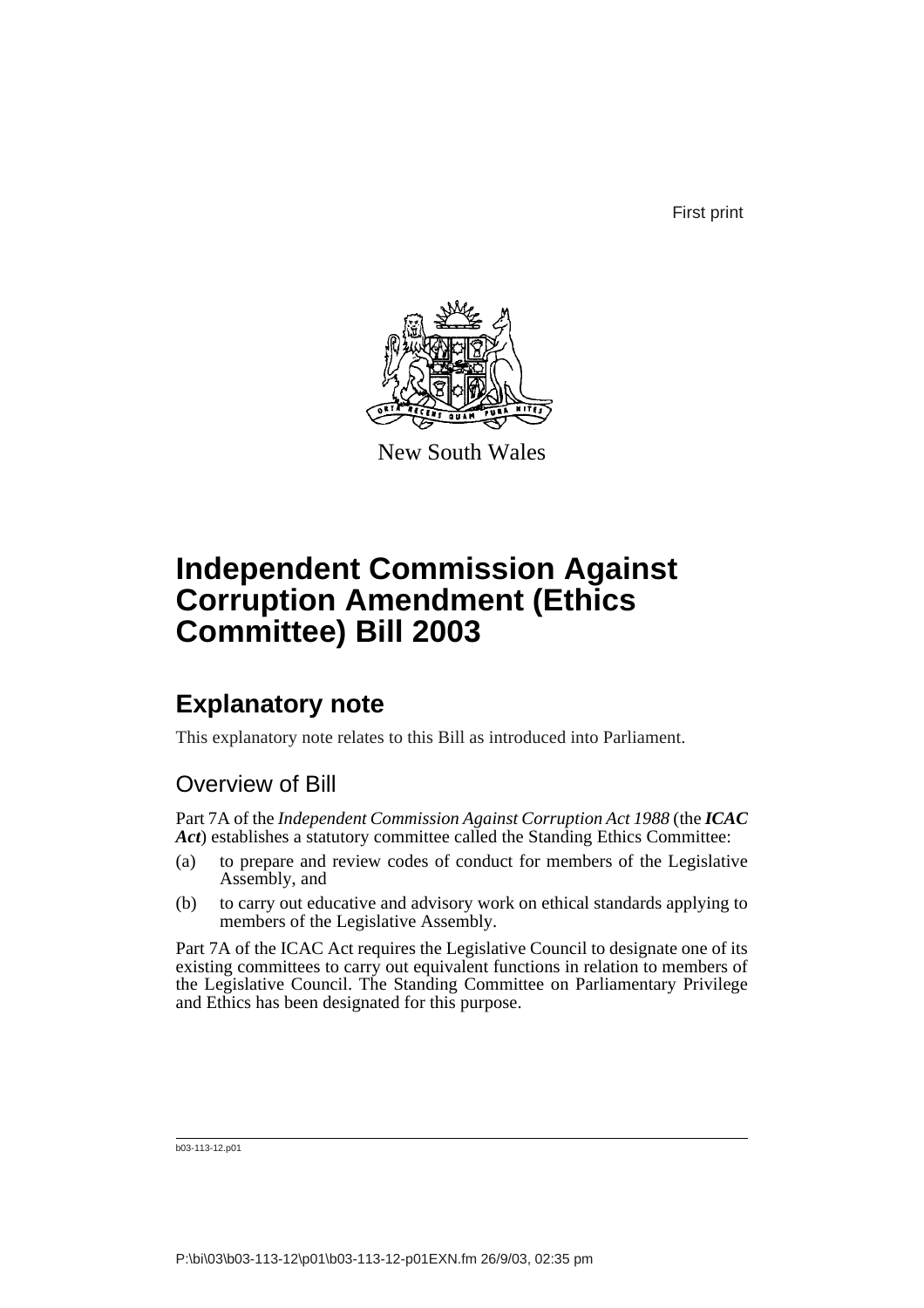Independent Commission Against Corruption Amendment (Ethics Committee) Bill 2003

Explanatory note

The objects of this Bill are:

- (a) to replace the statutory Standing Ethics Committee, providing instead for the Legislative Assembly to designate a committee to carry out the functions concerned, in line with the provisions applying to the Legislative Council, and
- (b) to require the designated committees to review the codes of conduct applying to members of the Legislative Assembly and the Legislative Council, respectively, on a 4-yearly basis, rather than the current 2-yearly basis.

### Outline of provisions

**Clause 1** sets out the name (also called the short title) of the proposed Act.

**Clause 2** provides for the commencement of the proposed Act on a day or days to be appointed by proclamation.

**Clause 3** is a formal provision that gives effect to the amendments to the *Independent Commission Against Corruption Act 1988* set out in Schedule 1.

#### **Schedule 1 Amendments**

**Schedule 1 [1] and [7]** replace the requirement for the codes of conduct applying to members of the Legislative Council and the Legislative Assembly, respectively, to be reviewed at least once in each period of 2 years, with a requirement that they be reviewed at least once every 4 years.

**Schedule 1 [2]** provides for the Legislative Assembly to designate one of its committees to carry out functions relating to the code of conduct and ethical standards applying to members of the Legislative Assembly, in place of the existing Standing Ethics Committee. **Schedule 1 [3], [5], [6] and [8]** make consequential amendments.

**Schedule 1 [4]** enables the committee designated by the Legislative Assembly to appoint any member of the public for the purpose of assisting the committee to carry out any of its functions in relation to the Legislative Assembly's code of conduct, including the review of the code of conduct.

**Schedule 1 [9]** enables the making of regulations of a savings and transitional nature as a consequence of the enactment of the proposed Act.

Explanatory note page 2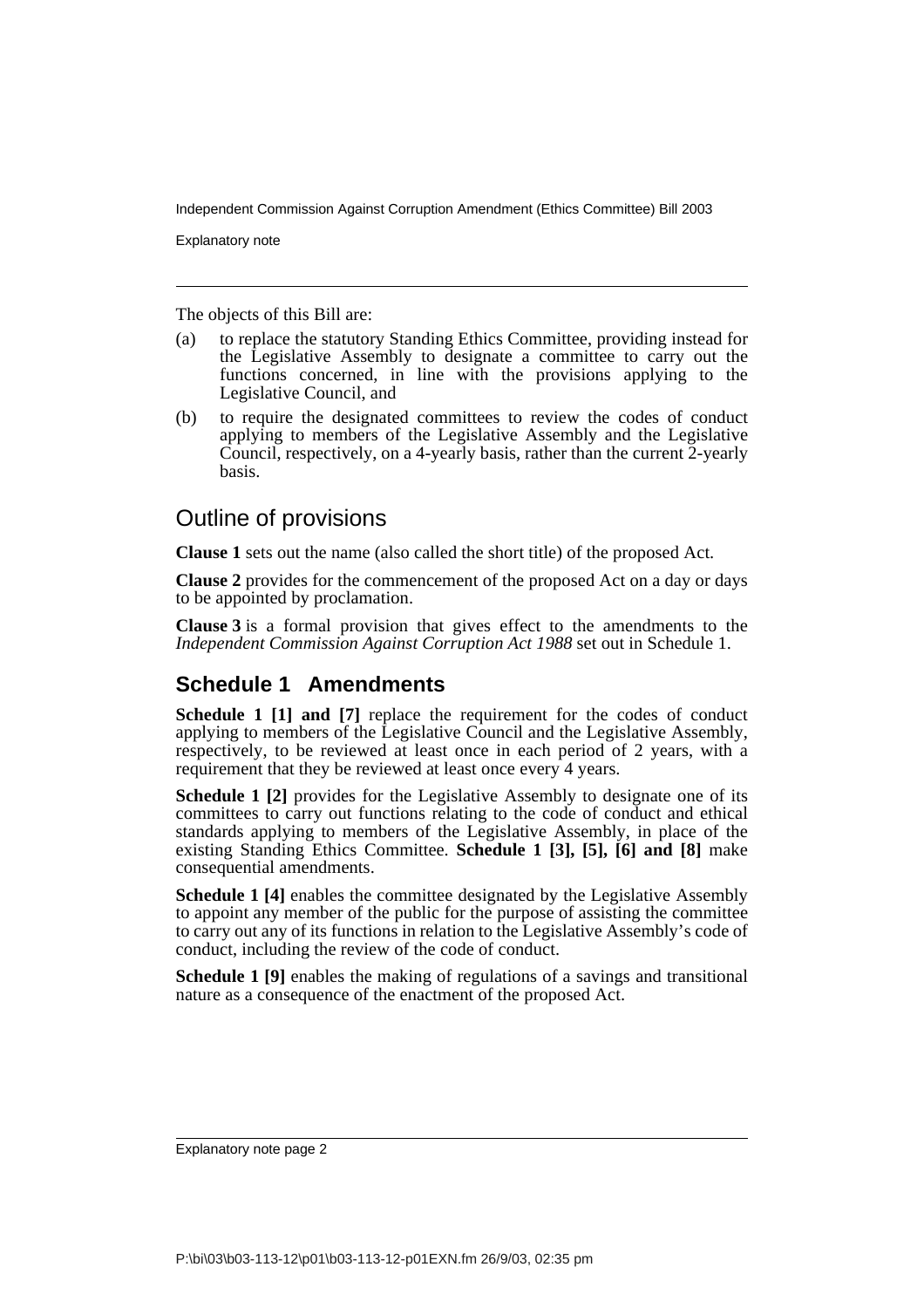First print



New South Wales

## **Independent Commission Against Corruption Amendment (Ethics Committee) Bill 2003**

### **Contents**

|            |                                                                          | Page |
|------------|--------------------------------------------------------------------------|------|
|            | Name of Act                                                              |      |
|            | Commencement                                                             |      |
|            | Amendment of Independent Commission Against Corruption<br>Act 1988 No 35 |      |
| Schedule 1 | Amendments                                                               |      |
|            |                                                                          |      |

b03-113-12.p01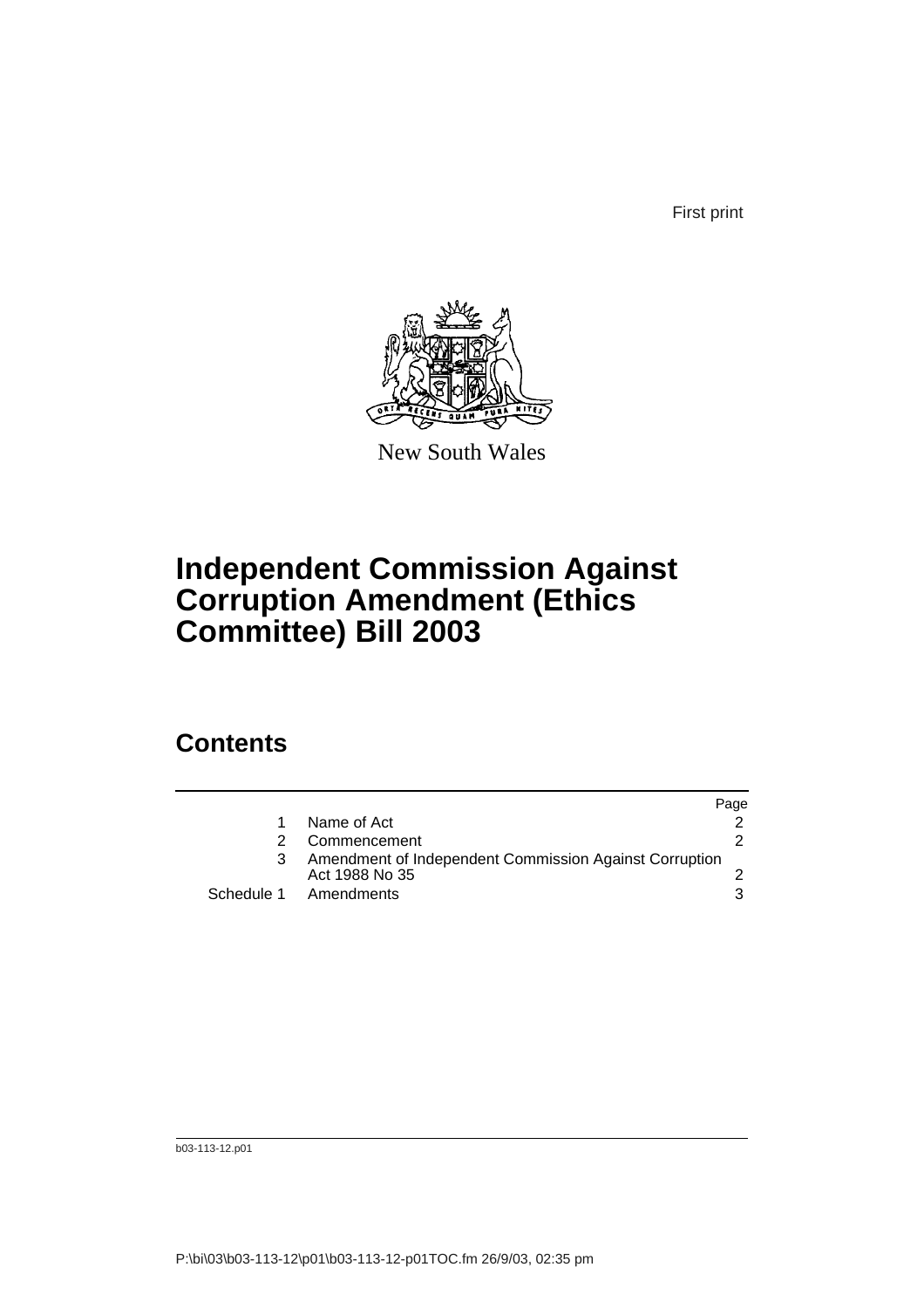#### Independent Commission Against Corruption Amendment (Ethics Committee) Bill 2003

**Contents** 

Page

Contents page 2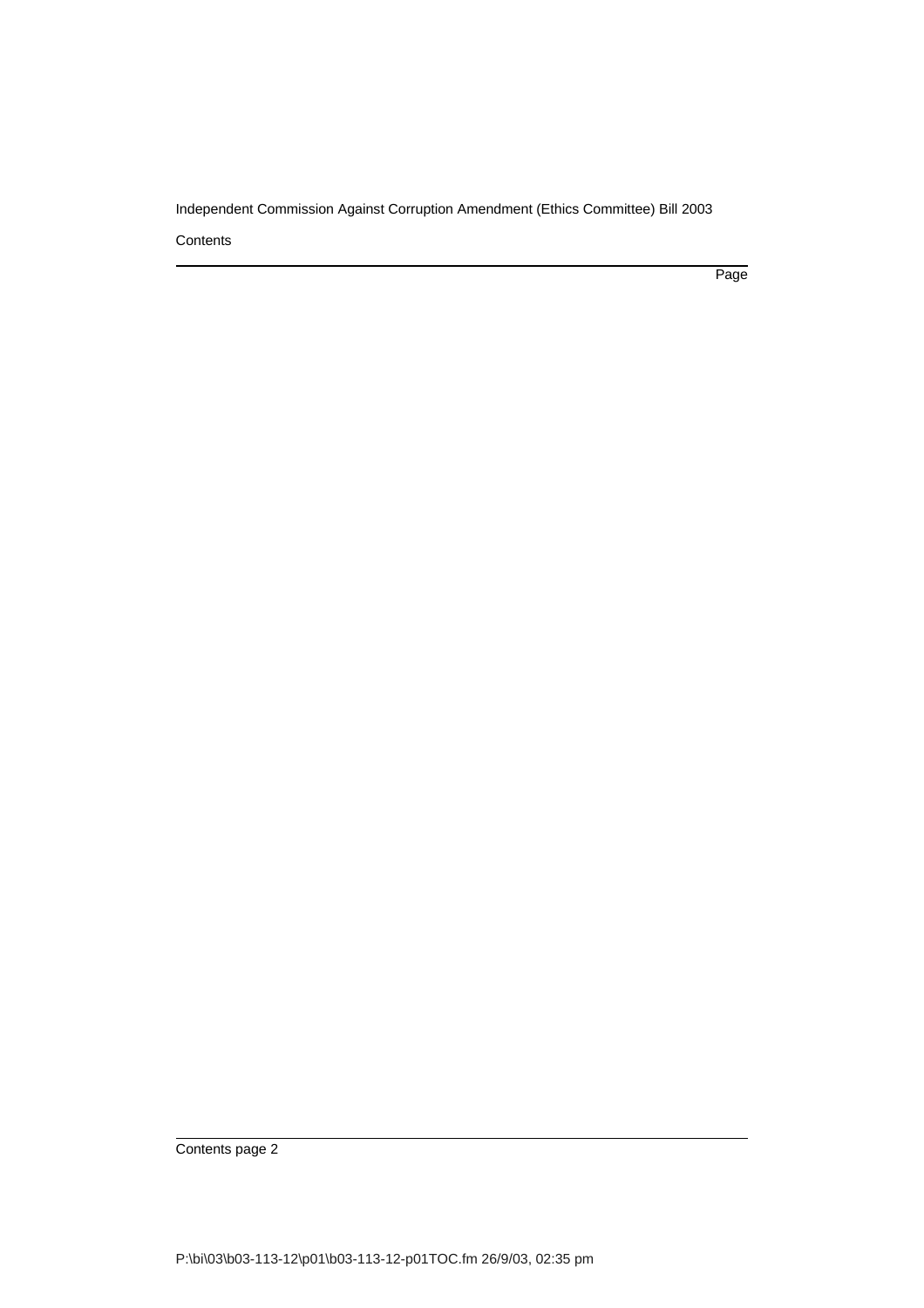

New South Wales

# **Independent Commission Against Corruption Amendment (Ethics Committee) Bill 2003**

No , 2003

#### **A Bill for**

An Act to amend the *Independent Commission Against Corruption Act 1988* in relation to the designation of a committee of the Legislative Assembly to carry out functions concerned with parliamentary ethical standards; and for other purposes.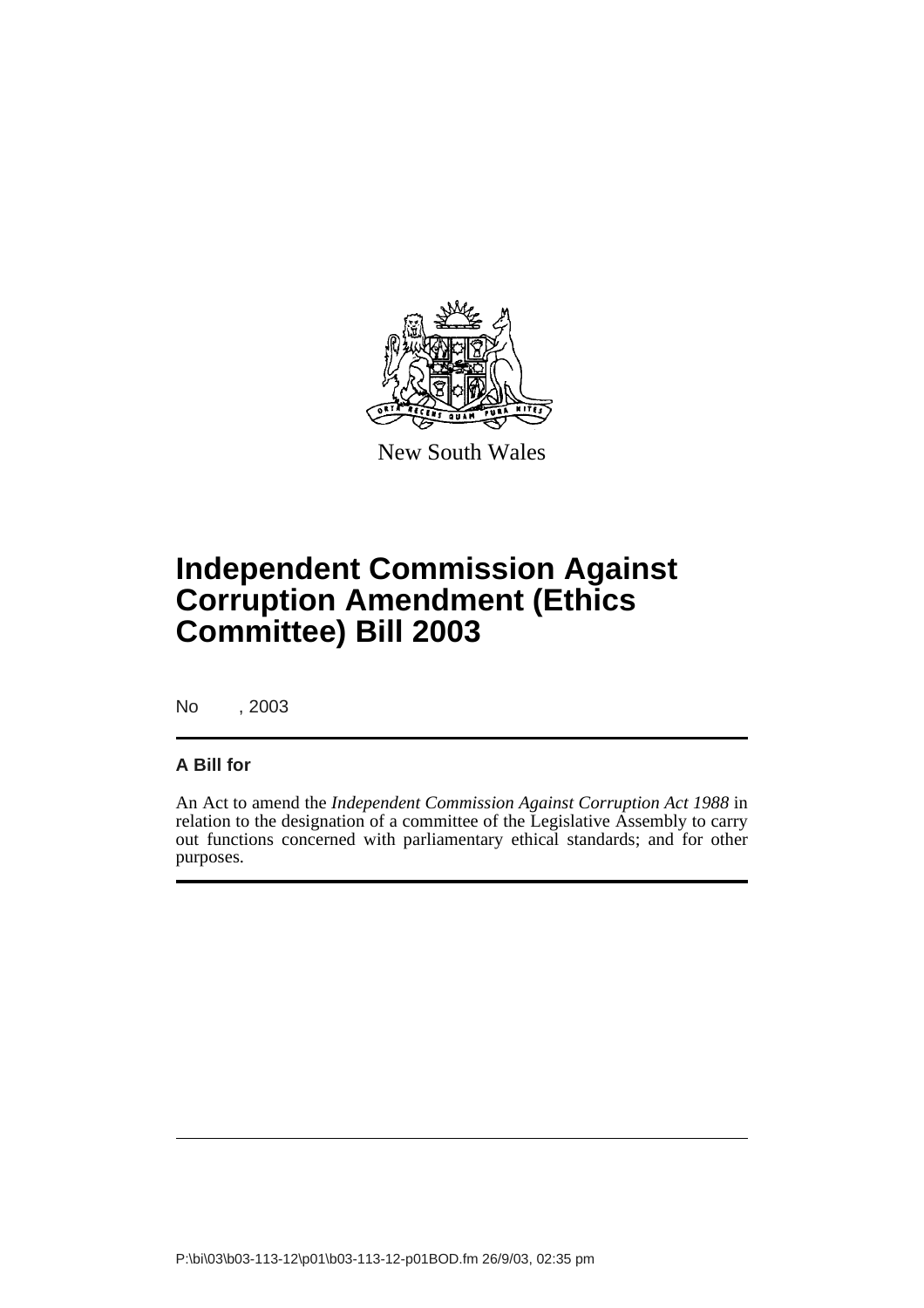|              | The Legislature of New South Wales enacts:                                                                 |                                       |
|--------------|------------------------------------------------------------------------------------------------------------|---------------------------------------|
| 1            | Name of Act                                                                                                | 2                                     |
|              | This Act is the <i>Independent Commission Against Corruption</i><br>Amendment (Ethics Committee) Act 2003. | 3<br>4                                |
| $\mathbf{2}$ | <b>Commencement</b>                                                                                        | 5                                     |
|              | This Act commences on a day or days to be appointed by<br>proclamation.                                    | 6<br>7                                |
| 3            | <b>Amendment of Independent Commission Against Corruption Act</b><br>1988 No 35                            | $\begin{array}{c} 8 \\ 9 \end{array}$ |
|              | The Independent Commission Against Corruption Act 1988 is<br>amended as set out in Schedule 1.             | 10<br>11                              |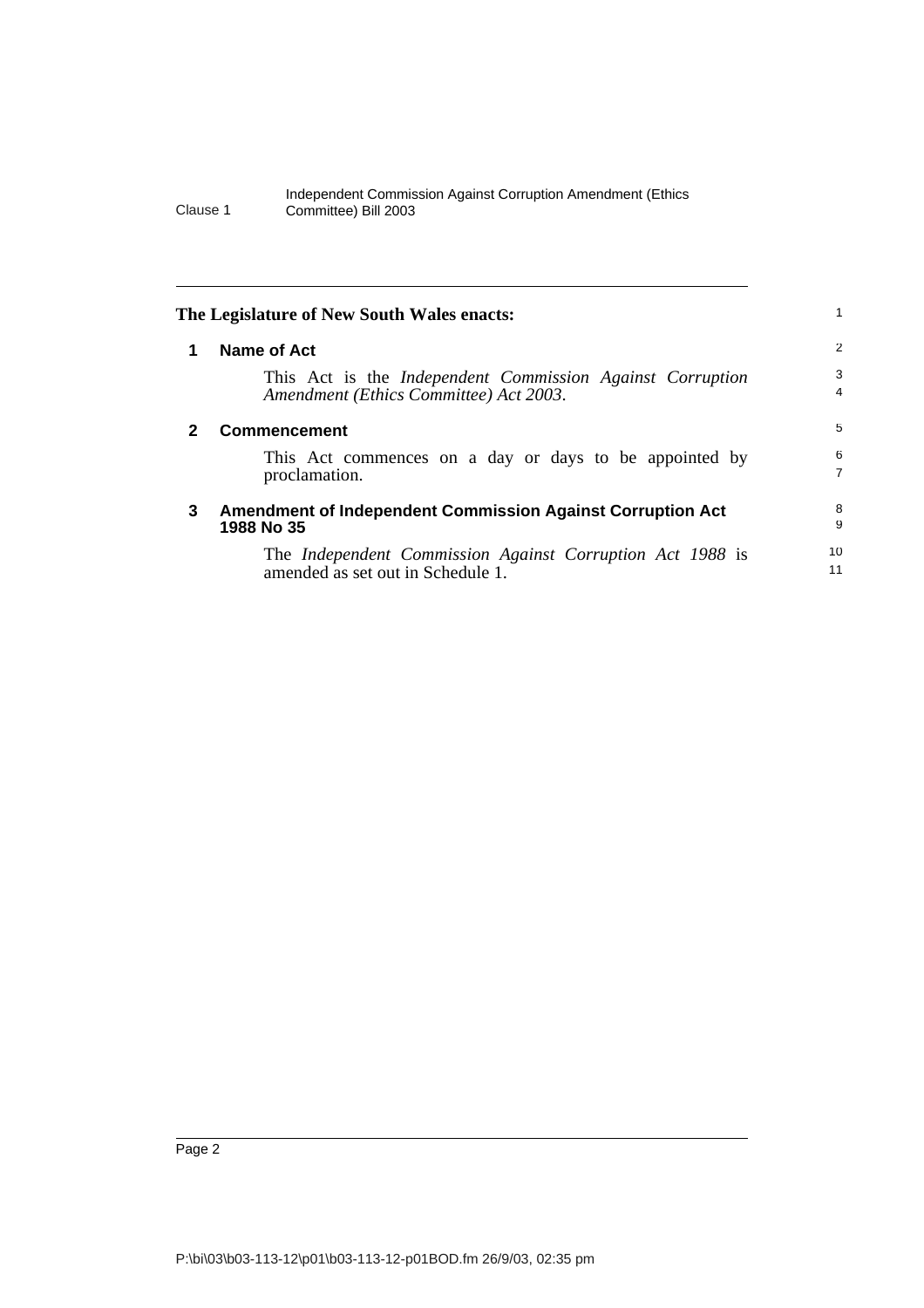Independent Commission Against Corruption Amendment (Ethics Committee) Bill 2003

Amendments Schedule 1

l,

J

|       |                                                                                  |     | <b>Schedule 1 Amendments</b>                                                                                               | $\mathbf{1}$    |  |
|-------|----------------------------------------------------------------------------------|-----|----------------------------------------------------------------------------------------------------------------------------|-----------------|--|
|       |                                                                                  |     | (Section 3)                                                                                                                | $\overline{2}$  |  |
| $[1]$ | <b>Section 72C Functions of committee</b>                                        |     |                                                                                                                            | 3               |  |
|       |                                                                                  |     | Omit section 72C (5) and (6). Insert instead:                                                                              | 4               |  |
|       |                                                                                  | (5) | The designated committee is to review a code of conduct<br>adopted by the Legislative Council at least once every 4 years. | $\sqrt{5}$<br>6 |  |
| $[2]$ |                                                                                  |     | Sections 72D and 72DA                                                                                                      | $\overline{7}$  |  |
|       | Omit section 72D. Insert instead:                                                |     |                                                                                                                            |                 |  |
|       | 72D                                                                              |     | <b>Definition</b>                                                                                                          | 9               |  |
|       |                                                                                  |     | In this Division:                                                                                                          | 10              |  |
|       |                                                                                  |     | <i>designated committee</i> means the committee of the Legislative                                                         | 11<br>12        |  |
|       |                                                                                  |     | Assembly that is for the time being designated under<br>section 72DA.                                                      | 13              |  |
|       | 72DA<br><b>Designation of committee</b>                                          |     |                                                                                                                            |                 |  |
|       |                                                                                  | (1) | As soon as practicable after the commencement of this section                                                              | 15<br>16        |  |
|       |                                                                                  |     | and the commencement of the first session of each<br>Parliament, a committee of the Legislative Assembly is to be          | 17              |  |
|       |                                                                                  |     | designated by resolution of the Legislative Assembly as the<br>designated committee for the purposes of this Division.     | 18<br>19        |  |
|       |                                                                                  | (2) | Another committee of the Legislative Assembly may be                                                                       | 20              |  |
|       |                                                                                  |     | designated by such a resolution from time to time in place of<br>any previously designated.                                | 21<br>22        |  |
|       |                                                                                  | (3) | The designation of a committee under this section does not                                                                 | 23<br>24        |  |
|       |                                                                                  |     | affect the functions that the committee has apart from this<br>Division.                                                   | 25              |  |
| $[3]$ |                                                                                  |     | <b>Section 72E Functions of committee</b>                                                                                  | 26              |  |
|       | Omit "Standing Ethics Committee" wherever occurring in section<br>$72E(1)–(4)$ . |     |                                                                                                                            |                 |  |
|       | Insert instead "designated committee".                                           |     |                                                                                                                            |                 |  |

Page 3